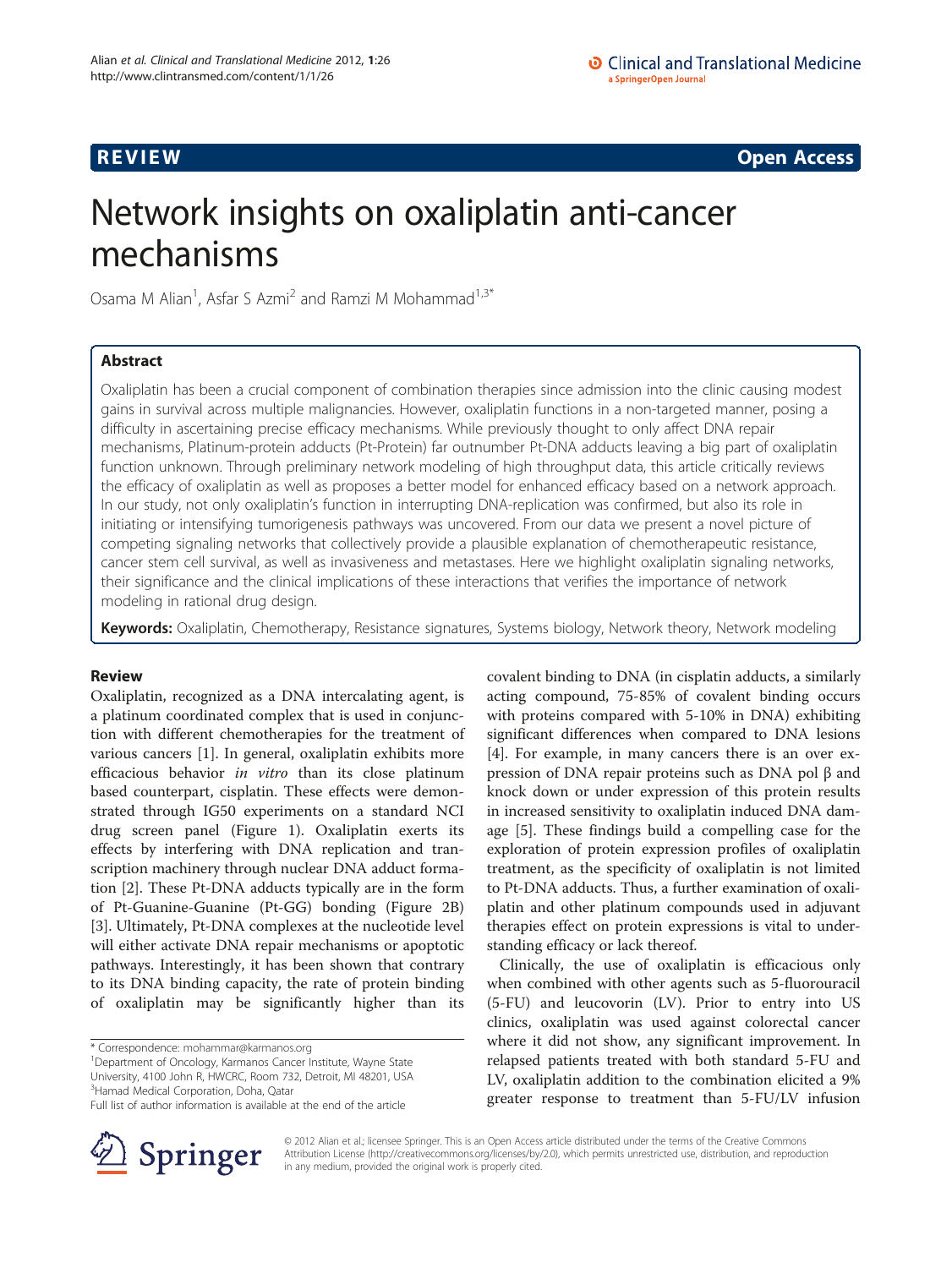<span id="page-1-0"></span>

alone (0%) and oxaliplatin alone (1% greater response) with an estimated increase of 2 months in mediansurvival time [[6\]](#page-5-0). Today, this combination, known as FOLFOX, is considered as standard first line treatment of colorectal cancer and trials in other malignancies, such as pancreatic cancer, are continuously being designed. In these combinations, sequence of treatment, treatment duration and cytotoxicity are very dynamic and sensitive resulting in different efficacy rates. Unfortunately, most of these studies involving such combinations have not been able to increase overall survival significantly, further creating a pressing need for new systemic treatments in complex cancer types [\[7\]](#page-5-0). Adjuvant therapy using oxaliplatin post-resection in colorectal cancer has modestly increased survival but overall outcome as a single agent in comparison to various treatments remains unknown [[8\]](#page-5-0).

Utilizing these findings and in view of the pressing need for newer aggressive treatment models, a preliminary analysis of oxaliplatin treated pancreatic cancer cells was carried out using gene expression microarrays and network modeling. The intention was to determine the primary effects of oxaliplatin on protein interaction networks in these cells. Addressing these protein interactions would help characterize where oxaliplatin succeeds as a single agent or in combination as well as help understand the underlying mechanisms for its failure. In doing so, an elementary model can be formulated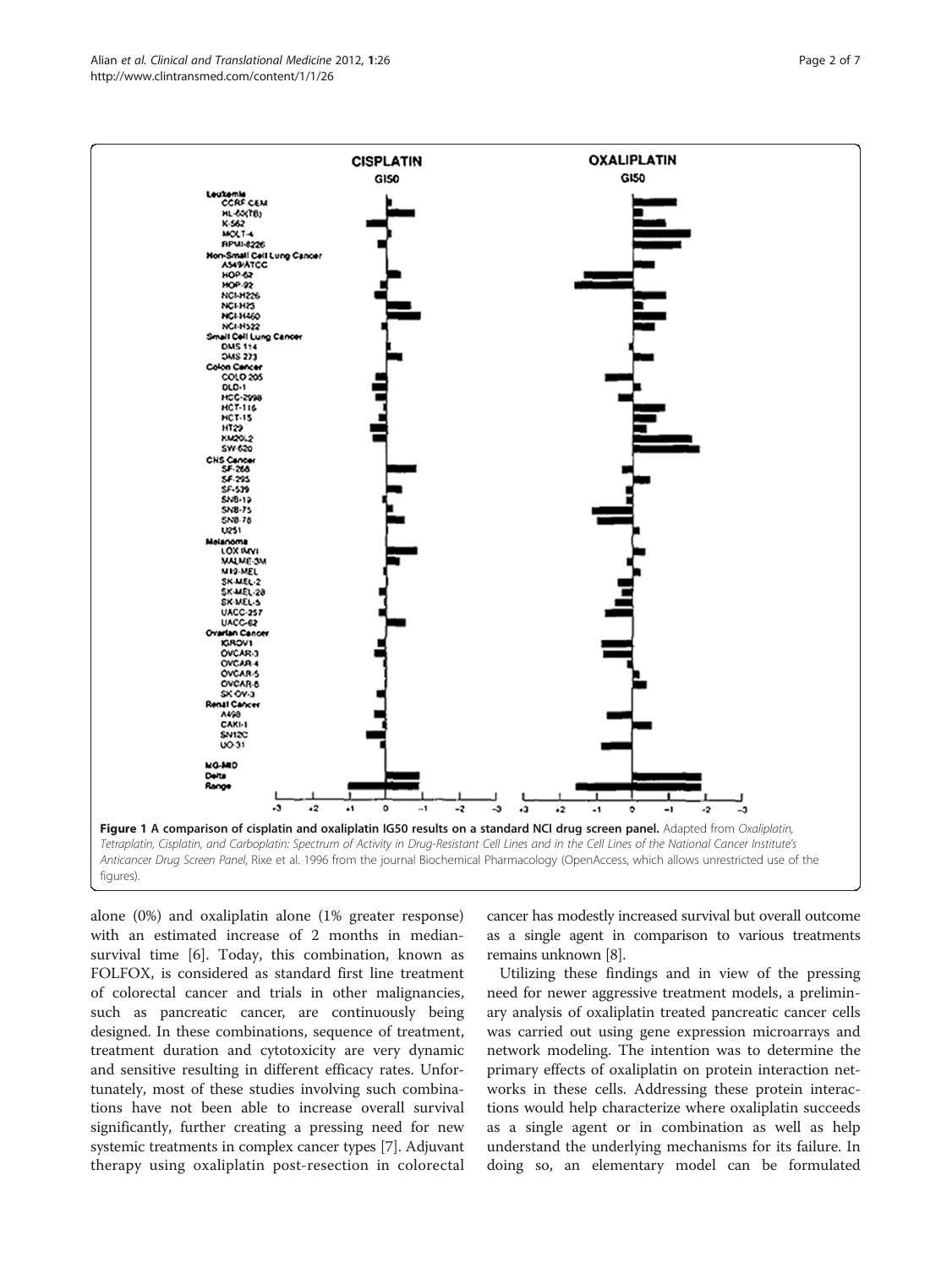<span id="page-2-0"></span>

describing what pathways and mechanisms have been activated in the cell and through this, develop a predictive model for success or failure of an agent based on already confirmed observations in the knowledge.

#### Protein interactions and drug efficacy

Benign cellular pathways are complex, malignant ones more so [[9](#page-5-0)]. One protein's presence can have a drastic effect on a multitude of proteins and pathways and the interrelationships between seemingly unrelated proteins and pathways is only now coming to light [[10\]](#page-5-0). Interfering with transcription of a single protein or even halting it altogether may have a positive result in patient care, yet over time the disease evolves to activate and upregulate other proteins and pathways rendering some cancers incredibly resistant to chemotherapeutic treatments [\[11](#page-5-0)]. What essentially occurs is the network component which has been altered or inhibited by treatment is compensated for by other members of a broader network. Thus, an emerging goal in cancer treatment is not just the targeting of single proteins, but engaging an entire

Table 1 Based on expression data, molecules relevant to oxaliplatin's mode of action were activated, shown here Multi-targeted effects of oxaliplatin

| Multi-targeted effects of oxamplatin |                |  |
|--------------------------------------|----------------|--|
| Signaling network                    | # Up regulated |  |
| Nucleotide Excision Repair           | 80%            |  |
| RNA Pol II Complex Assembly          | 80%            |  |
| CHK Related Cell Cycle Control       | 70%            |  |
| Death Receptor Signaling             | 70%            |  |

network and its related networks to halt or reverse the disease [\[12\]](#page-5-0). Moreover, oxaliplatin has been implicated in Pt-protein adducts, and more and more significance is being placed upon this interaction as something more than just drug inactivation [[13\]](#page-5-0). The effects of oxaliplatin protein adducts remain poorly understood but further research can yield results shedding light on key interactions relating to efficacy and toxicity.

#### Oxaliplatin targets protein networks

Initial analyses of high throughput data might suggest at the outset that a drug works through activation of previously elucidated pathways [[14\]](#page-5-0). To address this, we carried out microarray expression profiling and network modeling to understand the oxaliplatin response signatures using a genetically complex pancreatic cancer cell line model. The design and analysis of data has been provided in our previous publications [\[15,16\]](#page-5-0). In this study, various mechanisms suggestive of oxaliplatin and its MDM2 inhibitor combination were investigated using systems science. However, single agent oxaliplatin protein network changes were not investigated. Using Capan-2 (wt-p53) model, we investigated the gene expression that was followed by Ingenuity network analysis (IPA) for pathway interactions. Table 1, shows data of known biochemical interactions of oxaliplatin. Among the 35 molecules included within the nucleotide excision repair pathway, nearly 80% were upregulated indicating DNA damage and its concurrent response. Similarly, in 56 molecules related to the RNA polymerase II complex assembly mechanism, nearly 80% were upregulated and nearly 70% of CHK related proteins involved in cell cycle checkpoint control were upregulated with more than 70% of death receptor signaling components activated as well. To our surprise we observed activation in competing carcinogenesis pathways as well. 379 molecules associated with broad cancer promoting mechanisms were found to be upregulated. In Table [2,](#page-3-0) disease prioritizing analyses showed up-regulation in 45 molecules associated to renal carcinoma, 47 molecules associated to small cell lung cancer, 39 molecules of non-small cell lung cancer signaling, 116 molecules implicated in colorectal cancer signaling, 53 molecules in prostate cancer signaling, 82 molecules of acute myeloid leukemia signaling, 46 molecules in thyroid cancer, 92 molecules of bladder cancer signaling, 65 molecules of pancreatic adenocarcinoma signaling, and 64 molecules of ovarian cancer signaling. Alternate pathways implicated in tumor growth also exhibited upregulation such as VEGF signaling with 49 molecules.

These results point to a remarkable complexity of drug action, but it also speaks to the multiple layers of competition to efficacy that exist. Network theory helps determine the interrelationships between these various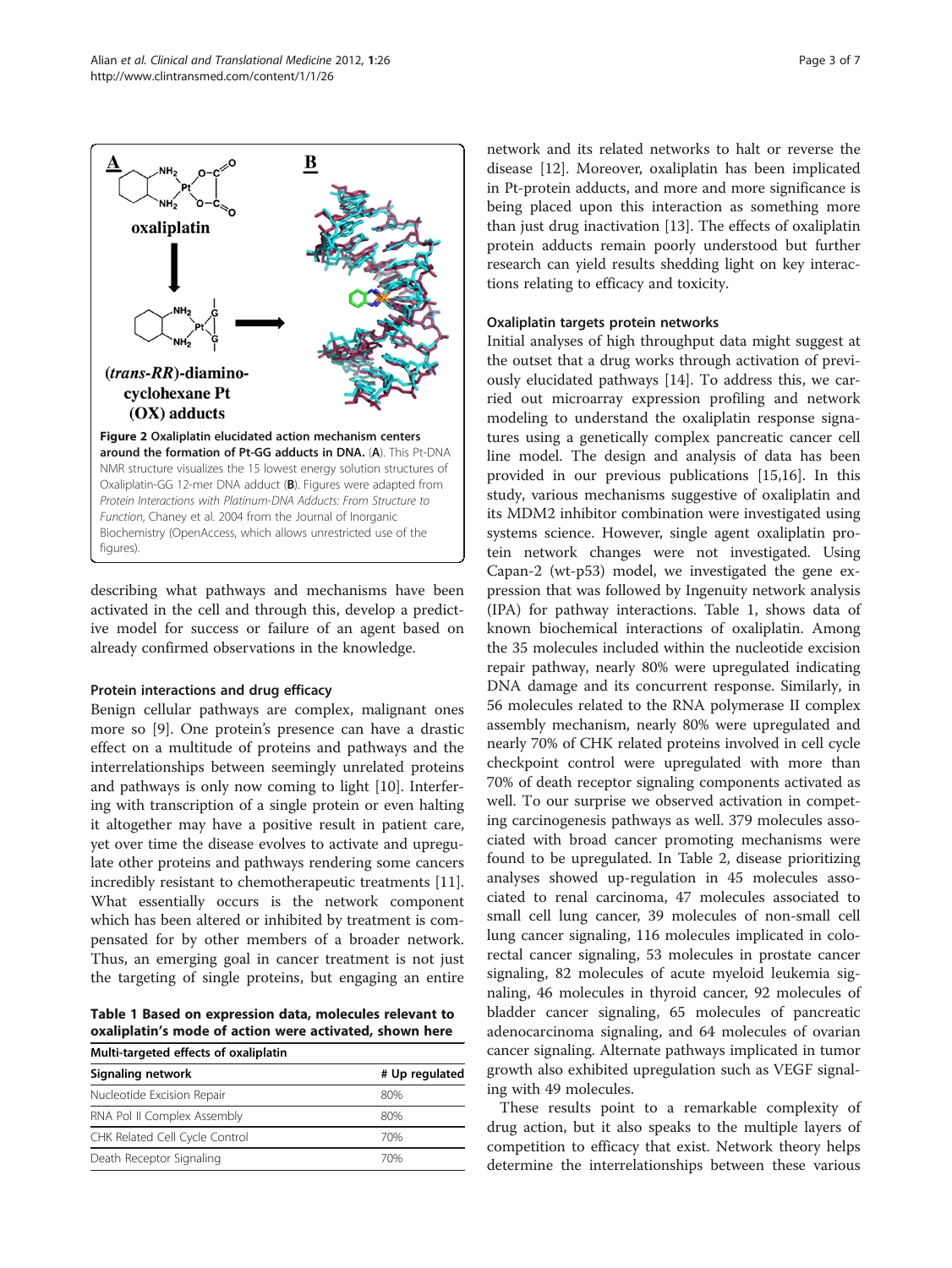<span id="page-3-0"></span>Table 2 Malignant networks also are partly activated by oxaliplatin treatment, indicating an inherent competition between efficacy and toxicity which can be characterized based on high throughput analysis

| Overview of some signaling changes upon oxaliplatin treatment |                         |                   |                     |
|---------------------------------------------------------------|-------------------------|-------------------|---------------------|
| Signaling network                                             | Molecules in<br>dataset | # Up<br>regulated | # Down<br>regulated |
| Ovarian Cancer                                                | 64                      | 34                | 30                  |
| Glioma Signaling                                              | 50                      | 26                | 24                  |
| Prostate Cancer                                               | 53                      | 31                | 22                  |
| Non-Small Cell Lung Cancer                                    | 39                      | 25                | 14                  |
| Colorectal Cancer Metastasis                                  | 116                     | 59                | 57                  |
| Basal Cell Carcinoma                                          | 25                      | 13                | 12                  |
| Melanoma                                                      | 25                      | 14                | 11                  |
| Small Cell Lung Cancer                                        | 47                      | 28                | 19                  |
| VFGF                                                          | 49                      | 25                | 24                  |
| Renal Cell Carcinoma                                          | 45                      | 30                | 15                  |
| Sonic Hedgehog                                                | 15                      | 7                 | 8                   |
| Pancreatic Adenocarcinoma                                     | 65                      | 37                | 28                  |

pathways and in doing so, better targeting can be achieved simply by understanding the big molecular picture. Many of these pathways feature molecules which are related to other pathways mentioned, whether directly or indirectly. This crosstalk between components is only now being understood in a clinical context and has spurred the development of network pharmacology as a tool to better elucidate drug targets and better design their drugs. The existence of such complications explains the vast difficulties encountered in clinical trials with novel compounds. The nuanced differences between in vitro and in vivo models for the development of pharmaceuticals have been long known and have expressed themselves in unanticipated toxicities uncovered in initial trials. By further validating the network components of a disease, its relationship to other networks and a compound's effect on these networks, toxicity can be better predicted based on a consistent system model which may be malleable to each patient's own unique molecular disease network. Thus, precise response can be better predicted long before a drug enters the clinical trial stage.

Based on the vast body of science available and results from high throughput data, we are able to compile a preliminary explanation in a molecular network sense of why oxaliplatin as a single agent simply does not work (summarized in Table 3). In response to this, a more in depth analysis of combinations with oxaliplatin and other family member compounds such as cisplatin or their combination partners (e.g. FOL-FOX) is required to better assess true efficacy in

| Table 3 Four molecules were selected based on their fold |
|----------------------------------------------------------|
| changes as well as related interacting networks, placing |
| them in the center of a complicated array of cellular    |
| events affecting disease progression                     |

| Major metastasis networks activated by oxaliplatin treatment |             |  |
|--------------------------------------------------------------|-------------|--|
| Signaling node                                               | Fold change |  |
| <b>FOS</b>                                                   | $+2.097$    |  |
| <b>NOTCH</b>                                                 | $+1.266$    |  |
| FAF                                                          | $-2.736$    |  |
| VSNI 1                                                       | $-3343$     |  |

patients. In doing so, better combinations can be developed using already approved compounds present in the market.

## FOS signaling – Overexpressed with oxaliplatin treatment

FOS signaling was shown activated with treatment of oxaliplatin in relation to control. The FOS family of proteins consists of four members forming an AP-1 transcription factor complex, FOS, FOSB, FOSL1 and FOSL2. Early studies indicated marked expression of FOS in many malignancies including a possible link between increased c-fos mRNA expression and relapse of acute childhood lymphoblastic leukemia [\[17\]](#page-5-0). Similarly, in some non small cell lung carcinoma patients survivability decreased with overexpression of FOS products [[18\]](#page-6-0). Furthermore, recent studies demonstrate the AP-1 complex being at a significant upstream point, possibly regulating the expression of critical pathway signaling components such as the little understood AKR1B10 marker in carcinogenesis [[19\]](#page-6-0). In breast cancer, studies have implicated FOS as a critical member in the activation of MMP-9 by S1P, resulting in enhanced invasiveness and migration of breast cancer cells [\[20](#page-6-0)]. Concurrently, FOS was demonstrated as a possible prognostic marker for clinical decision making with BCL2 in endocrine breast cancer tumors [[21\]](#page-6-0).

## NOTCH Signaling – Overexpressed with oxaliplatin treatment

Faulty NOTCH expression as well as related family members have been implicated in multiple human diseases since association with T-cell acute lymphoblastic leukemia in 1991 [[22\]](#page-6-0). Many studies have demonstrated higher expression of NOTCH in human malignancies ranging from head and neck cancers, to cervical, lung and pancreatic cancers and also implicating it in epithelial-mesenchymal transition (EMT), a major signal of cancer-stem cells in resistant malignancies [\[23](#page-6-0)]. NOTCH signaling has been observed in crosstalk with NF-κB signaling, resulting in increased transcription of NOTCH targets and concurrent increase of carcinogenesis [[24\]](#page-6-0). A multitude of other crosstalk targets have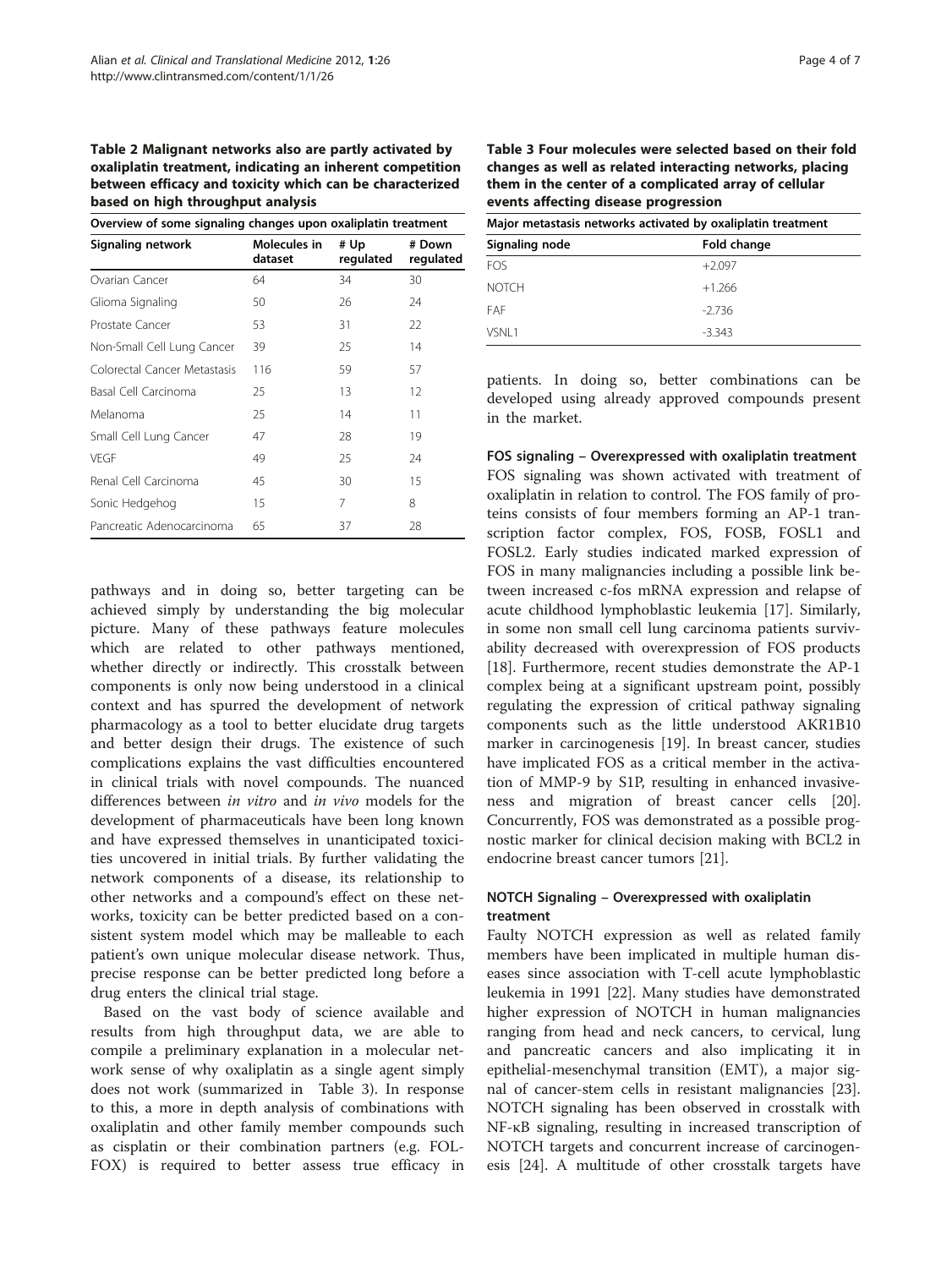been elucidated, placing NOTCH at the center of a very complicated network. These findings as well as further elucidation of NOTCH signaling downstream effects render it an appealing target in cancer treatment [[25\]](#page-6-0). Figure 3 demonstrates the array of related expression changes of NOTCH signaling with oxaliplatin treatments.

# FAF1 signaling – Under expressed with oxaliplatin treatment

FAF1, a component of the Fas death-inducing signaling complex, was remarkaby under expressed relative to control. Contemporary observations have shown a repeated loss or under expression of FAF1 in some cancers, possibly indicating anti-tumor activity. Experiments have demonstrated a physical interaction between FAF1 and β-catenin whereas an increase in FAF1 resulted in decreased Wnt reporter activity and an increase in β-catenin cytosolic degradation [[26\]](#page-6-0). Simultaneously, FAF1 down regulation has been associated with aberrant NF-κB function.

# VSNL1 signaling – Under expressed with oxaliplatin treatment

A member of the NCS family of proteins, VILIP-1 (a product of the VSNL-1 gene) is found expressed primarily in the tissues of the CNS as well as other peripheral tissues in humans and rats [[27\]](#page-6-0). Various experiments carried out have demonstrated an inverse correlation between VILIP-1 expression and tumor aggression,

whereby a down regulation is observed in various human squamous cell carcinomas (SCC) through activation of cAMP- or cGMP-signaling pathways [\[28](#page-6-0)]. In one elegant study, transfection of mouse SCC lines with VILIP-1 cDNA resulted in an observable reduction of invasiveness correlating with elevated cAMP levels and reduced MMP-9 and RhoA activity [\[29](#page-6-0)]. Loss of VILIP-1 expression paralleled clinicopathological features of SCC in terms of tumor invasiveness as well as local lymph node metastasis. Further evidence has linked VILIP-1 loss with tumor development in neuroblastoma and esophageal SCC and analyses have shown a marked VILIP-1 loss in prostate, lung, ovarian, renal, melanoma and leukemia cancer cells [[30\]](#page-6-0). Taken together, these findings suggest an intricate involvement of VILIP-1 in tumor suppression, of which the precise mechanisms are still being explored.

# Clinical significance and future directions

As drugs are developed and approved, we still lack a coherent and consistent method of predicting efficacy and toxicity in a human model. Based on this preliminary data, we are able to construct roughly a theoretical predictive model of toxicity based on network response. Oxaliplatin serves only as a starting point for determining the veracity of a network approach to drug interactions. Fundamentally, the cancer network is dynamic and drug interactions contribute another complex degree of relationships. While the efficacy of oxaliplatin is not in dispute, the degree of efficacy or efficiency of

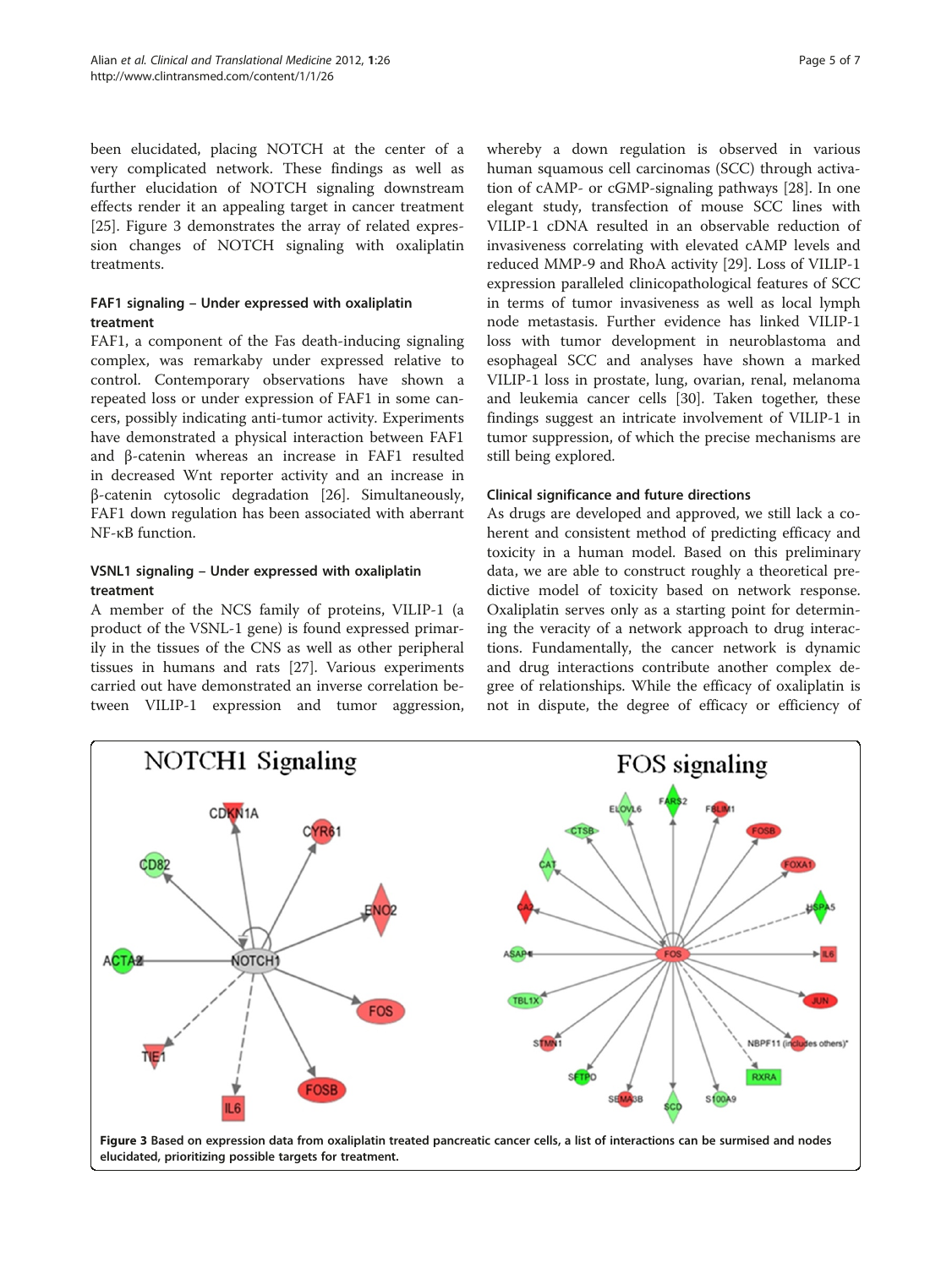<span id="page-5-0"></span>treatment is something yet unexplored outside this preliminary review.

The degree to which treatment efficiency is successful would be highly dependent on advancements in patient and disease stratification. By characterizing the precise network regulators of a cancer type, further elucidating the nuanced differences between subtypes and further between patients, a targeting motif can be developed. Utilizing this same information, key predictors of patient response can be elucidated, further enhancing clinical efficacy of a drug or guiding combination treatments that may otherwise not already exist. In using oxaliplatin we determined the possibility of incidental activation of undesired networks, competing with the efficacy if the drug. By isolating some of these key nodes, a better and more effective targeting strategy can take place increasing the efficacy of a single agent even with already available treatments used off-label.

#### Conclusions

In this study we sought to elucidate the degree of efficacy of oxaliplatin by initially examining high throughput data of oxaliplatin treated capan-2 pancreatic cancer cells. While the efficacy of oxaliplatin was not in debate, the precise cellular mRNA expression profile of single agent treatment had not been previously explored in depth. Preliminary results indicated true to form activation of DNA repair machinery and stress response mechanisms, in line with the established efficacy of oxaliplatin. Surprisingly however, upon treatment several key genes implicated in tumorigenesis, invasiveness and migration displayed either over expression against a desired under expression or vice versa, indicating the activation of pathways competing with oxaliplatin efficacy. Through these preliminary findings, we highlight the importance of oxaliplatin's effect on FOS, NOTCH, FAF1 and VSNL1 signaling networks representing a sampling of competing pathways. Using network theory and already established protocols and scientific knowledge, efficacy networks can be developed to guide drug development as well as the establishment of combination regimens, increasing the possibility of positive patient response and providing more reliable clinical tools for indicating disease state and treatment efficiency. With the existing technology and knowledge already available, truly personalized treatment is achievable and within reach, possibly spelling the end of cancer lethality within our lifetime.

#### Competing interests

The authors declare that they have no competing interests.

#### Authors' contributions

OA carried out data analysis and drafted the manuscript. AA performed the experiments, analyzed the data and edited the manuscript. RM designed

the experiments and edited the manuscript. All authors read and approved the final manuscript.

#### Acknowledgements

We acknowledge the scientific inputs from Ms. Minjel Shah during the preparation of this manuscript. We are thankful to Dr. Tony Shields for providing access to the Karmanos Cancer Institute systems biology core facility for network studies.

#### Author details

<sup>1</sup>Department of Oncology, Karmanos Cancer Institute, Wayne State University, 4100 John R, HWCRC, Room 732, Detroit, MI 48201, USA. <sup>2</sup> Department of Pathology, Wayne State University, Detroit, MI 48201, USA 3 Hamad Medical Corporation, Doha, Qatar.

Received: 2 May 2012 Accepted: 22 June 2012 Published: 29 October 2012

#### References

- 1. Raymond E, Faivre S, Woynarowski JM, Chaney SG: Oxaliplatin: mechanism of action and antineoplastic activity. Semin Oncol 1998, 25(2 Suppl 5):4–12.
- 2. Woynarowski JM, Chapman WG, Napier C, Herzig MC, Juniewicz P: Sequence- and region-specificity of oxaliplatin adducts in naked and cellular DNA. Mol Pharmacol 1998, 54(5):770–777.
- 3. Chaney SG, Campbell SL, Temple B, Bassett E, Wu Y, Faldu M: Protein interactions with platinum-DNA adducts: from structure to function. J Inorg Biochem 2004, 98(10):1551–1559.
- 4. Raymond E, Faivre S, Chaney S, Woynarowski J, Cvitkovic E: Cellular and molecular pharmacology of oxaliplatin. Mol Cancer Ther 2002, 1(3):227–235.
- 5. Yang J, Parsons J, Nicolay NH, Caporali S, Harrington CF, Singh R, Finch D, D'Atri S, Farmer PB, Johnston PG, et al: Cells deficient in the base excision repair protein, DNA polymerase beta, are hypersensitive to oxaliplatin chemotherapy. Oncogene 2010, 29(3):463–468.
- 6. Graham J, Mushin M, Kirkpatrick P: Oxaliplatin. Nat Rev Drug Discov 2004,  $3(1):11-12.$
- 7. Saltz LB, Clarke S, Diaz-Rubio E, Scheithauer W, Figer A, Wong R, Koski S, Lichinitser M, Yang TS, Rivera F, et al: Bevacizumab in combination with oxaliplatin-based chemotherapy as first-line therapy in metastatic colorectal cancer: a randomized phase III study. J Clin Oncol Offic J Am Soc Clin Oncol 2008, 26(12):2013–2019.
- 8. Kim HR, Min BS, Kim JS, Shin SJ, Ahn JB, Rho JK, Kim NK, Rha SY: Efficacy of oxaliplatin-based chemotherapy in curatively resected colorectal cancer with liver metastasis. Oncology 2011, 81(3–4):175–183.
- 9. Bray SJ: Notch signalling: a simple pathway becomes complex. Nat Rev Mol Cell Biol 2006, 7(9):678–689.
- 10. Vogelstein B, Kinzler KW: Cancer genes and the pathways they control. Nat Med 2004, 10(8):789–799.
- 11. Szakacs G, Paterson JK, Ludwig JA, Booth-Genthe C, Gottesman MM: Targeting multidrug resistance in cancer. Nat Rev Drug Discov 2006, 5(3):219–234.
- 12. Altieri DC: Survivin, cancer networks and pathway-directed drug discovery. Nat Rev Cancer 2008, 8(1):61-70.
- 13. Casini A, Gabbiani C, Mastrobuoni G, Messori L, Moneti G, Pieraccini G: Exploring metallodrug-protein interactions by ESI mass spectrometry: the reaction of anticancer platinum drugs with horse heart cytochrome c. Chem Med Chem 2006, 1(4):413–417.
- 14. Berger SI, Iyengar R: Network analyses in systems pharmacology. Bioinformatics 2009, 25(19):2466–2472.
- 15. Azmi AS, Wang Z, Philip PA, Mohammad RM, Sarkar FH: Proof of concept: network and systems biology approaches aid in the discovery of potent anticancer drug combinations. Mol Cancer Ther 2010, 9(12):3137–3144.
- 16. Azmi AS, Banerjee S, Ali S, Wang Z, Bao B, Beck FW, Maitah M, Choi M, Shields TF, Philip PA, et al: Network modeling of MDM2 inhibitoroxaliplatin combination reveals biological synergy in wt-p53 solid tumors. Oncotarget 2011, 2(5):378–392.
- 17. Volm M, Sauerbrey A, Stammler G, Zintl F: Detection of fos, jun and ras in newly-diagnosed childhood acute lymphoblastic-leukemia by immunocytochemistry and PCR. Int J Oncol 1994, 4(6):1251-1256.